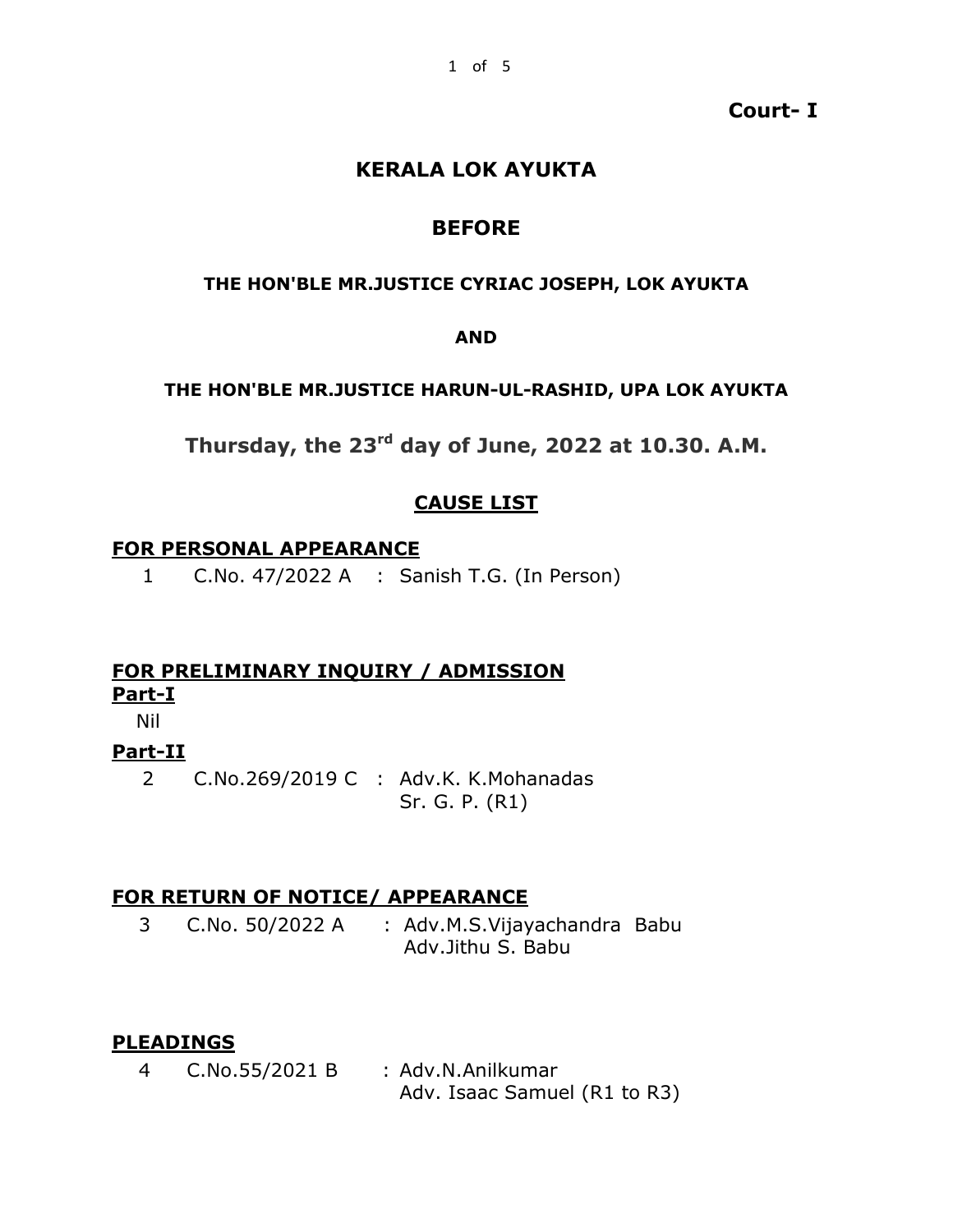|  | C.No.180/2021 B   | : Adv. Shibi A. A.     |
|--|-------------------|------------------------|
|  | I. A.No. 289/2021 | Sr.G.P. (R1 to R5)     |
|  |                   | Adv. C. Rajendran (R6) |
|  |                   | Adv.K.Gopakumar (R7)   |

# **DEFECT**

6 C.No.79/2022 D : Adv. Raju George & Adv. Shabna Rahim

### **PETITIONS**

| I.A.No. 198/2022 | : Adv. Bijily Joseph |
|------------------|----------------------|
| I.A.No. 199/2022 | Sr. G. P (R1 to R3)  |
| C.No.464/2014 C  |                      |

### **FOR STEPS**

| -8 | C.No.187/2020 C | : Adv. Arun V.G.            |
|----|-----------------|-----------------------------|
|    | (Not Admitted)  | Adv.G.K. Sudheer (R11, R12) |
|    |                 | Sr.G.P. (R1 to R8)          |

### **FOR PRODUCTION OF DOCUMENT**

| 9 |  | C.No. 599/2015 D | : Adv.A.G.Girishkumar &<br>Adv.Deepu U.V.,<br>Sr.G.P. (R1, R5, R6)<br>Adv.Kulathoor S. V. Premakumaran Nair (R2,<br>R3)<br>Adv.Kollemcode D.S. Jayachandran (R4)<br>Thomas Jolly Cheriyan IPS (Investigating<br>Officer)<br>Superintendent of Police, Kerala Lokayukta<br>(Investigating Officer) |
|---|--|------------------|---------------------------------------------------------------------------------------------------------------------------------------------------------------------------------------------------------------------------------------------------------------------------------------------------|
|---|--|------------------|---------------------------------------------------------------------------------------------------------------------------------------------------------------------------------------------------------------------------------------------------------------------------------------------------|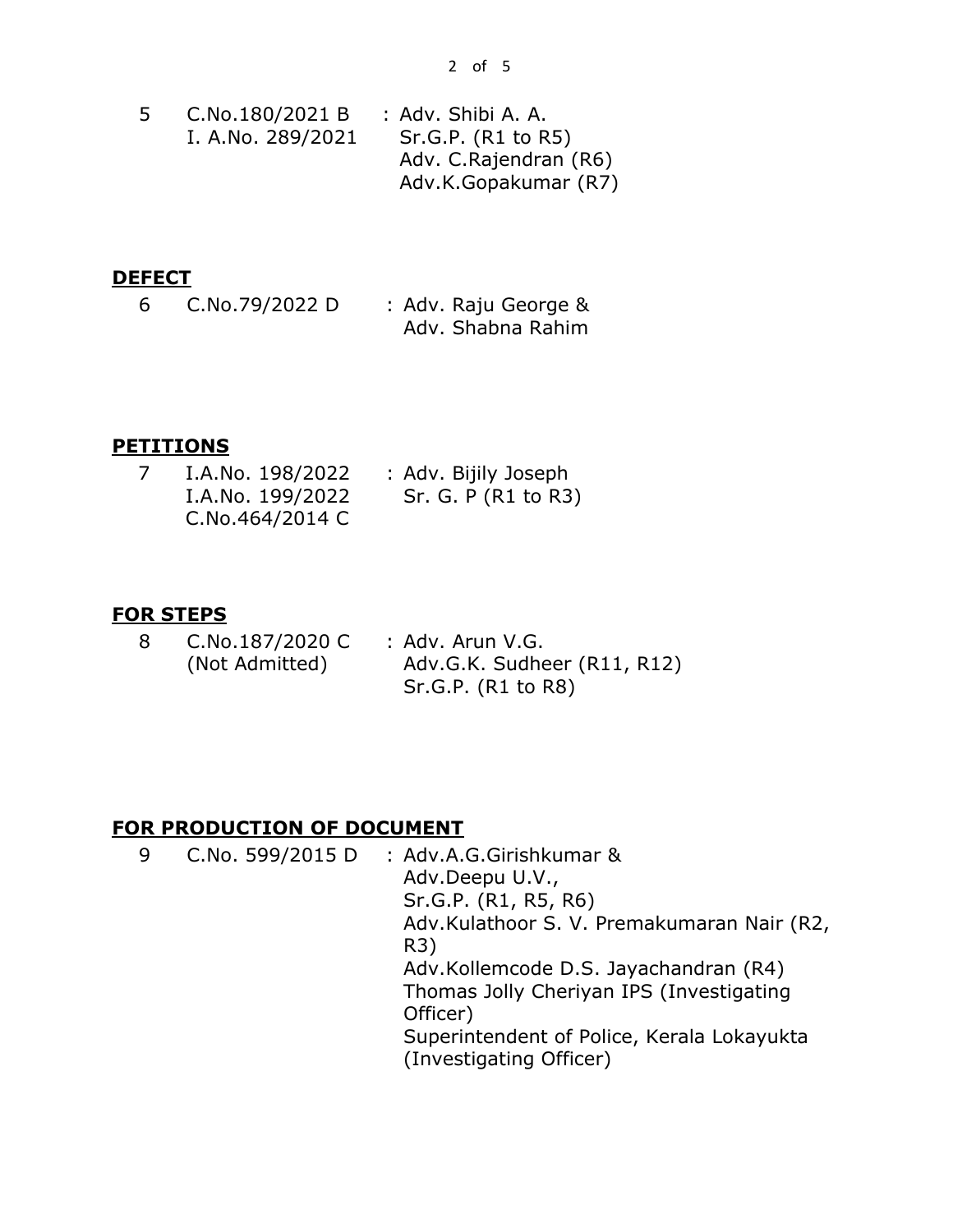# **FOR HEARING ON ACTION TAKEN REPORT/COMPLIANCE REPORT**

10 C.No.33/2020 D (Not Admitted) : Adv.Dr.M.Abdul Samad Adv. S.Chandramohan Nair (R1 to R3) Sr.G.P. (R4, R5)

# **FOR DISPOSAL**

- 11 C.No.568/2010 C : Adv.S.Narayanan Nair Sr.G.P (R1 to R3)
- 12 C.No.365/2012 A : Adv.V.Bhuvanendran Nair Sr.G.P (R1 to R6)

# **C/W**

- 13 C.No.1685/2012 A : Adv.V.Bhuvanendran Nair Sr.G.P (R1 to R6)
- 14 C.No.1140/2013 B : Zacharia Joseph (In Person) I.A.No. 114/2022 Sr.G.P ( R1 to R11) Superintendent of Police, Kerala Lok Ayukta (Investigating Officer)
- 15 C.No.673/2015 D : Adv.Radhakrishnan K. Adv.R.Ajayakumar (R1, R5) Sr.G.P. (R2 to R4) Superintendent of Police, Kerala Lok Ayukta (Investigating Officer)

\*\*\*\*\*\*\*\*\*\*\*\*\*\*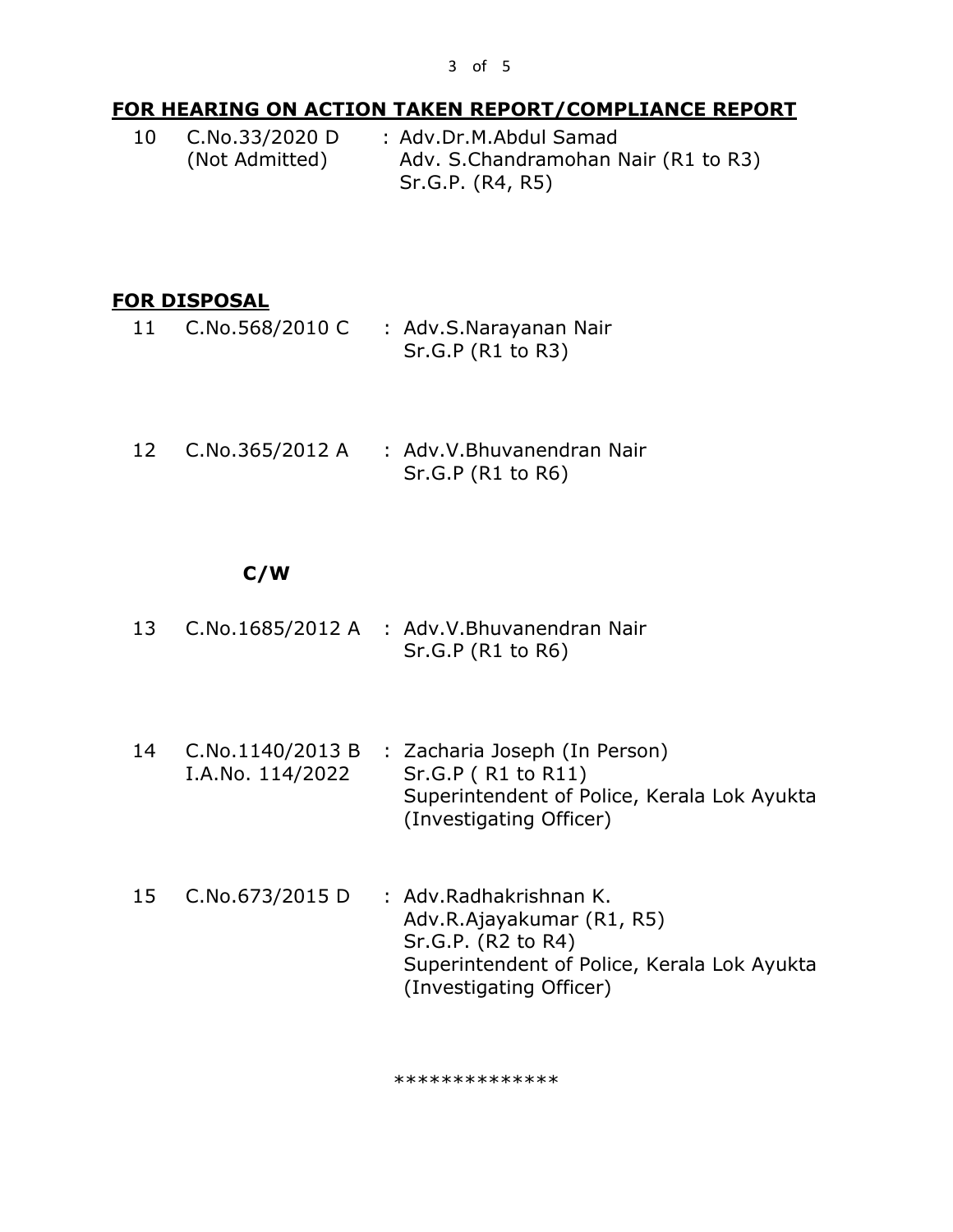#### **COURT-II**

### **KERALA LOK AYUKTA**

#### **BEFORE**

### **THE HON'BLE MR.JUSTICE BABU MATHEW P. JOSEPH, UPA LOK AYUKTA**

# **Thursday, the 23rd day of June, 2022 at 10.30. A.M.**

### **CAUSE LIST**

### **FOR PRELIMINARY INQUIRY / ADMISSION Part-I**

Nil

### **Part-II**

| C.No.08/2021 A  | : Adv.Rajaprathap S.J.                  |
|-----------------|-----------------------------------------|
| I.A.No. 17/2021 | Adv.Kamaleswaram S. Manikantan Nair (R1 |
|                 | to $R3)$                                |

- 2 C.No. 11/2022 B I. A. No. 38/2022 I.A.No. 209/2022 : Adv. C.R. Vijayakumaran Pillai
- 3 C.No. 85/2022 A : T.S. Asish (In Person)

# **FOR PERSONAL APPEARANCE**

| 4 | C.No.32/2019 D  | : Adv. Babu P. Pothencode  |
|---|-----------------|----------------------------|
|   | I.A. No.96/2019 | Sr. G.P. (R1 & R2)         |
|   | I.A.No.167/2019 | Adv. A.G. Gireesh Kumar &  |
|   |                 | Adv. Meera Mohan (R3 & R4) |

#### **PLEADINGS**

5 C.No.116/2020D : Adv.K.P.Balakrishnan Adv. Kallambalam S. Sreekumar (R1 to R3)